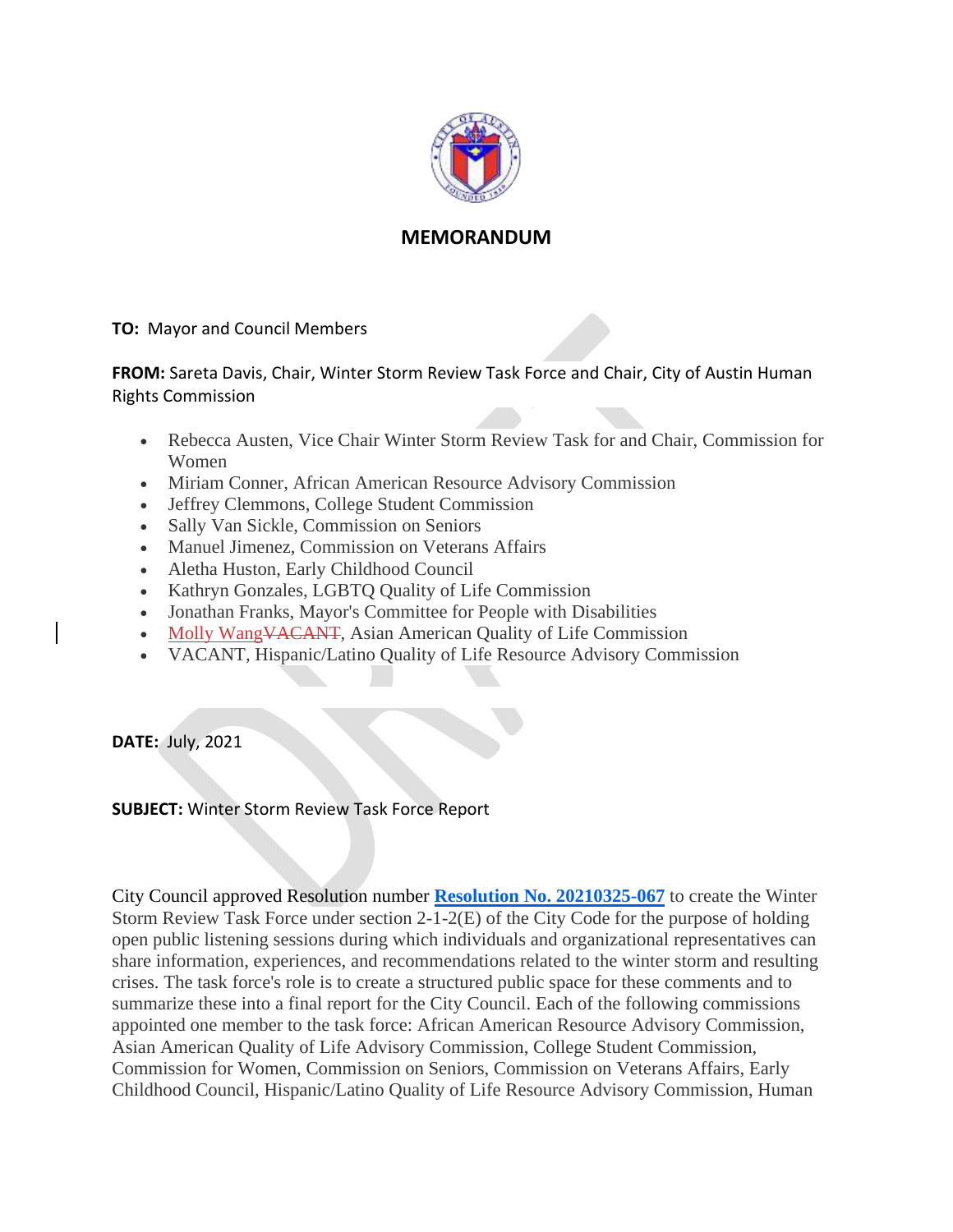Rights Commission, LGBTQ Quality of Life Advisory Commission, and the Mayor's Committee on People with Disabilities. The task force concluded its hearings by June 30,2021, and now submits this final report to the City Council for review and implementation of recommended actions.

This report is being shared with Austin City Council. This report will be presented to Austin City Council by this Task Force on [insert date(s)]

Attachment: Winter Storm Review Task Force Final Report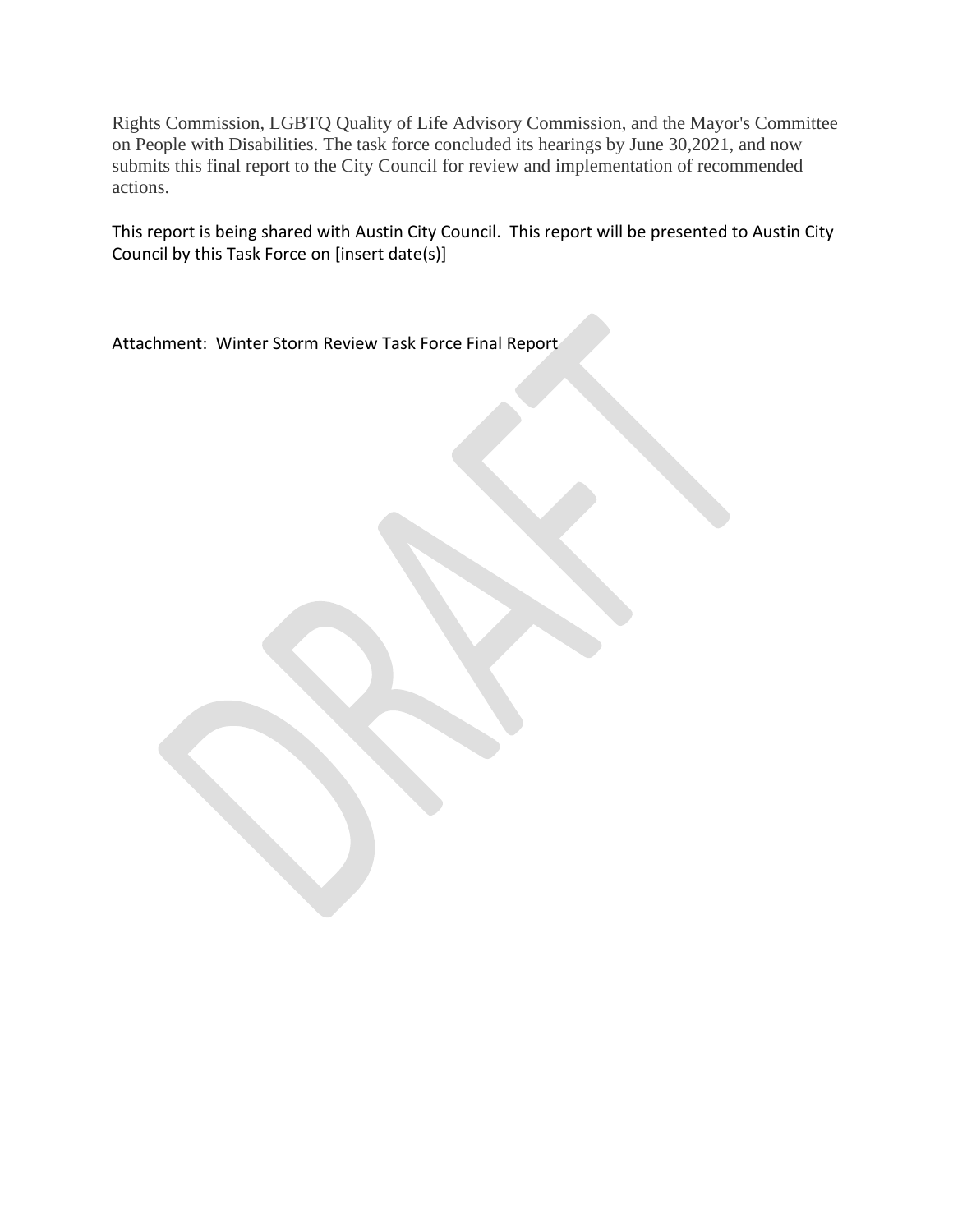### WINTER STORM REVIEW TASK FORCE REPORT TO AUSTIN CITY COUNCIL

[Do we want an introduction and letter from the authors—in my opinion an introduction/letter may be combined outlining what will follow in the with regard to the reported themes and major issues identified by our task force]

Sally- Indicated she would like an intro Huston- summary but state that the TF is not endorsing any of the reccs/opinions submitted

# **COMMUNICATION**

Means of communicating:

The use of Social Media to provide sporadic updates was problematic. Most had no ability to charge devices needed to connect on social media. Televised reports were also virtually useless for the same reason. In times of such emergencies input received indicates communication via radio, and the provision of emergency portable radios, would be most efficient in the future in similar circumstances. Communication with the elderly and also individuals with disabilities must also be coordinated and improved.

Huston- Mention Facebook meetings were not very helpful (couldn't hear questions) Sally- Mention some neighborhood established phone trees Miriam- Add TOC and suggest after each section having reccs, and data of how many people call in and where they heard about it (PB will provide the amount of people who spoke/testimony)

Information: (Re-label "Transparency of Information") Information was know well in advance so the expectation of better communication on how to prepare.

Transparency was big problem. Information was either lacking or inconsistent. For example, "rolling black-out" turned into days without power for many, and no consistency as to when power would/would not be rolling for others. Without warning, water services were shut-off. This occurred within two days of certain media outlets reporting that the City of Austin assured citizens there was no issue with regard to the availability of electricity to our water treatment plants. There seemed to be a lack of knowledge on the part of city officials as to how to direct citizens to attempt to protect their plumbing. Messages were received to let faucets drip, turn faucets off, cover out door spouts, and leave out door spouts uncovered.

Language: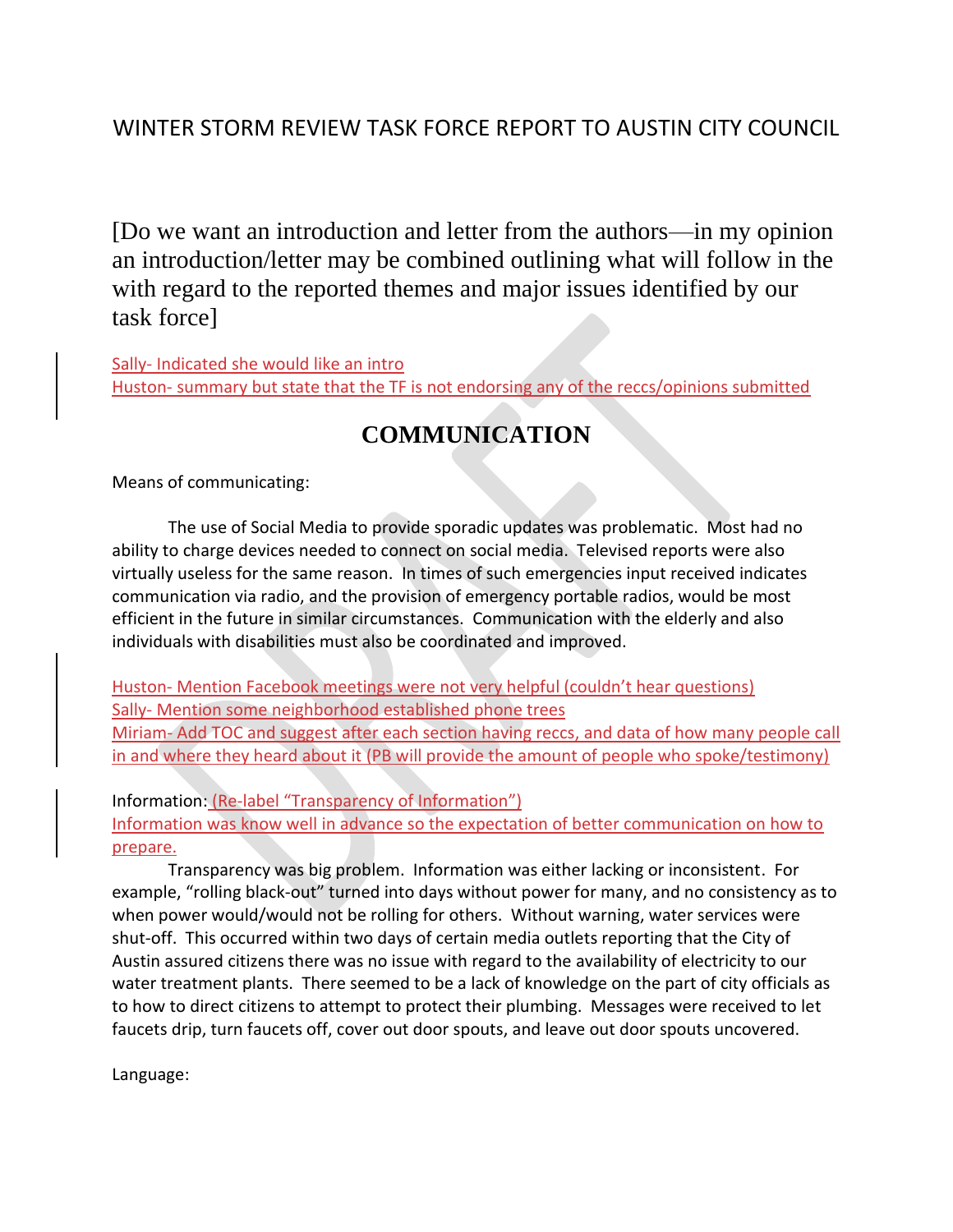Not enough translation into languages other than English The ability to also disseminate updates and communicate in languages other than English is also paramount. The ability to communicate emergency information to those who are visually and hearing impaired is essential. Some citizens reported to us that due to their disabilities, they were unable to reach out for help, nor were they able to read or hear any communications with instructions and/or up to date information about the crisis.

Austen- Cultural competence, nuances on how people connect (who is providing info), community members sharing info differs from how the City communicates info. Warmer centers not equipped to connect with individuals who were visually impaired.

Miriam- Use of 311 vs. 211, using text (e.g. Amber Alert, City trash/ARR text services). AISD parent/teacher phone trees can be utilized…may know best way to communicate. Use of radio.

Garay- Make sure have interpreters in person

# **LOSS OF COMMUNITY TRUST**

Inconsistent and incorrect information led people to distrust authorities, a problem that has long-term consequences even outside of an emergency event. A present-day example is the current inconsistent communications from ERCOT about possibility of blackouts during hot weather.

Austen- People may have distrust of city authority, may have more trust with faith leader, community leaders, schools and potentially use those avenues. Chair Austin wants TF to imbed pictures, video into the report.

Huston- Communications must be trustworthy. (example Mayor in office)

# **OUTREACH**

The City of Austin must have a standing plan and standing orders to reach out to and protect vulnerable populations [the elderly, people with medical issues or equipment requirements, students in apartments on their own for the first time or without disaster information, etc.]. Lack of any plan to ensure communication and a feedback loop with all citizens could exist is essential. Access to information can be the difference between life or death in a catastrophic situation.

Include families with children, especially babies, elderly, students (don't have resources that others may have), and unsheltered people.

## **FAILURE AND BREAK DOWN OF THE ELECTRIC GRID**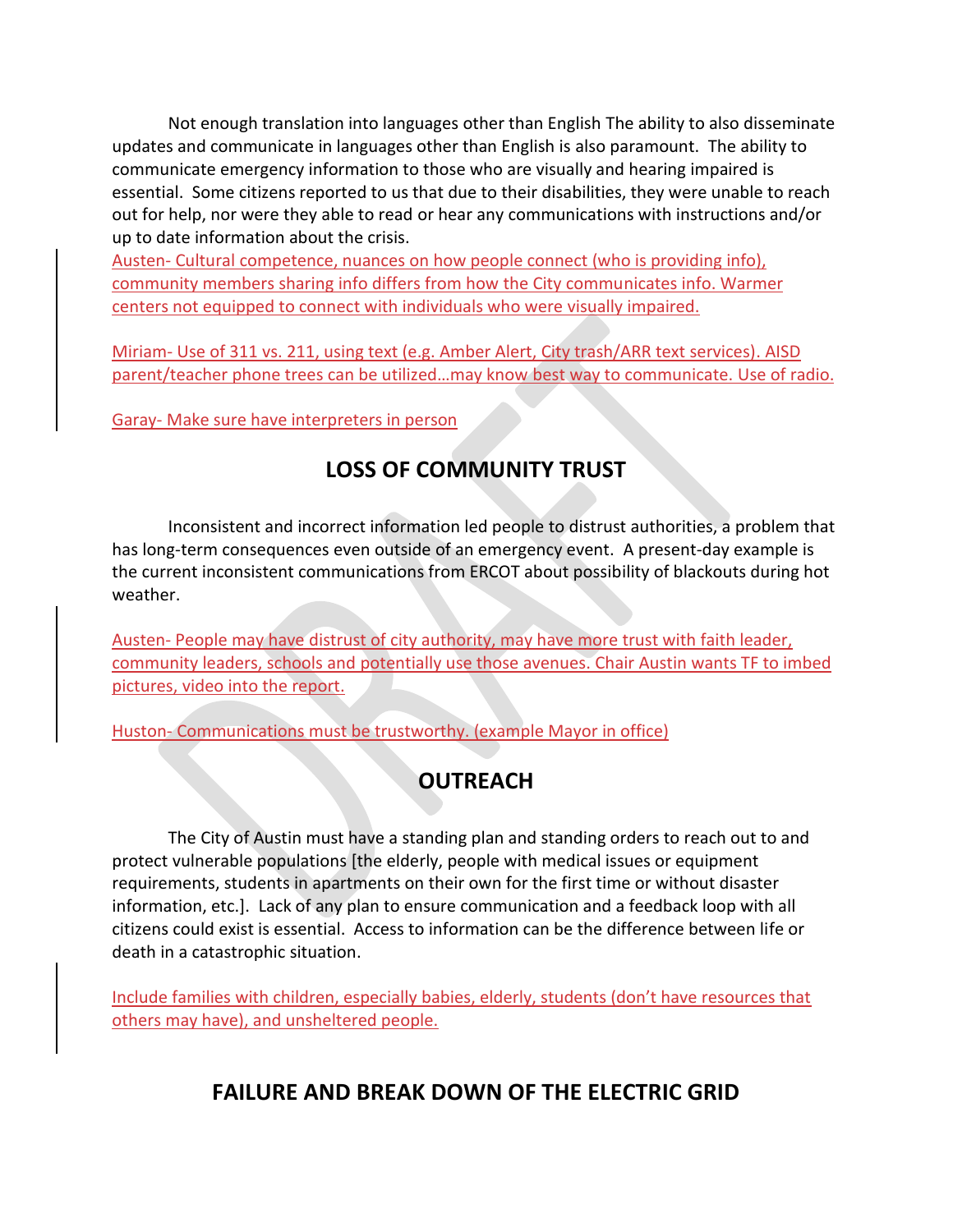Lack of foresight (see "rolling blackout" above) and the clearly racial, ethnic, and socioeconomic inequities with regard to those that lost power – some lost for days were glaring and pervasive and yet another indicator of the lack of racial equity in Austin. We received expert testimony from a professional in the electrical field that assured us Austin Energy has access to affordable technology that would have allowed for the cycling down of power in a manner that would have helped mitigate and perhaps avoid the black out altogether [insert specific technical information and data gathered from him by a member of the working group]. It was absolutely unacceptable that there was zero conservation of electricity, e.g., downtown buildings fully lit when no one was there. The City must install charging stations capable of being connected to and using alternate sources of power so that Austinites can in the future charge phones or computers in disaster situations.

Huston- Note comment's from Julie Koidin's testimony in this section. Austen- Hearing there would be rolling blackouts but then longer periods of loss of electricity. Miriam- Noting that the same issues can happen with the heat. They have had 10 blackouts already.

#### **WATER**

There was a complete lack of potable water supplies and no organized means of distribution of water, food, or other supplies once available. Many neighborhood associations and nonprofits organized distribution efforts and created a make-shift dispatch center for communication. The Community Resilience Trust thankfully lead this effort. This was the job of the City. The City must have an emergency dispatch operation that can function in times of catastrophe to aid non-profits and individual citizens who have the capability and means to provide aid to Austinites in catastrophic situations. For example, Fire hydrants should not have been blocked by fire departments, but should have been available to supply water.

Huston- Add food access and sanitary supplies (diapers), well water, not being able to boil water

Miriam- Add dog food, baby food, milk. Separate sections for food and supplies, mention MREs (only in English), non-perishable, perishable food. City providing water bottles- not sustainable…instead using totes.

Austen- A lot of restaurants rose to the challenge and provided water. A lot of community members came together using their money to provide to their fellow neighbor. Non-profits raising a lot of money (Austin Mutual Aid) and not receiving reimbursements. Fire hydrants freezing and locking them created issues. Making things less bureaucratic.

## **LACK OF ACCOUNTABILITY AND SERVICES**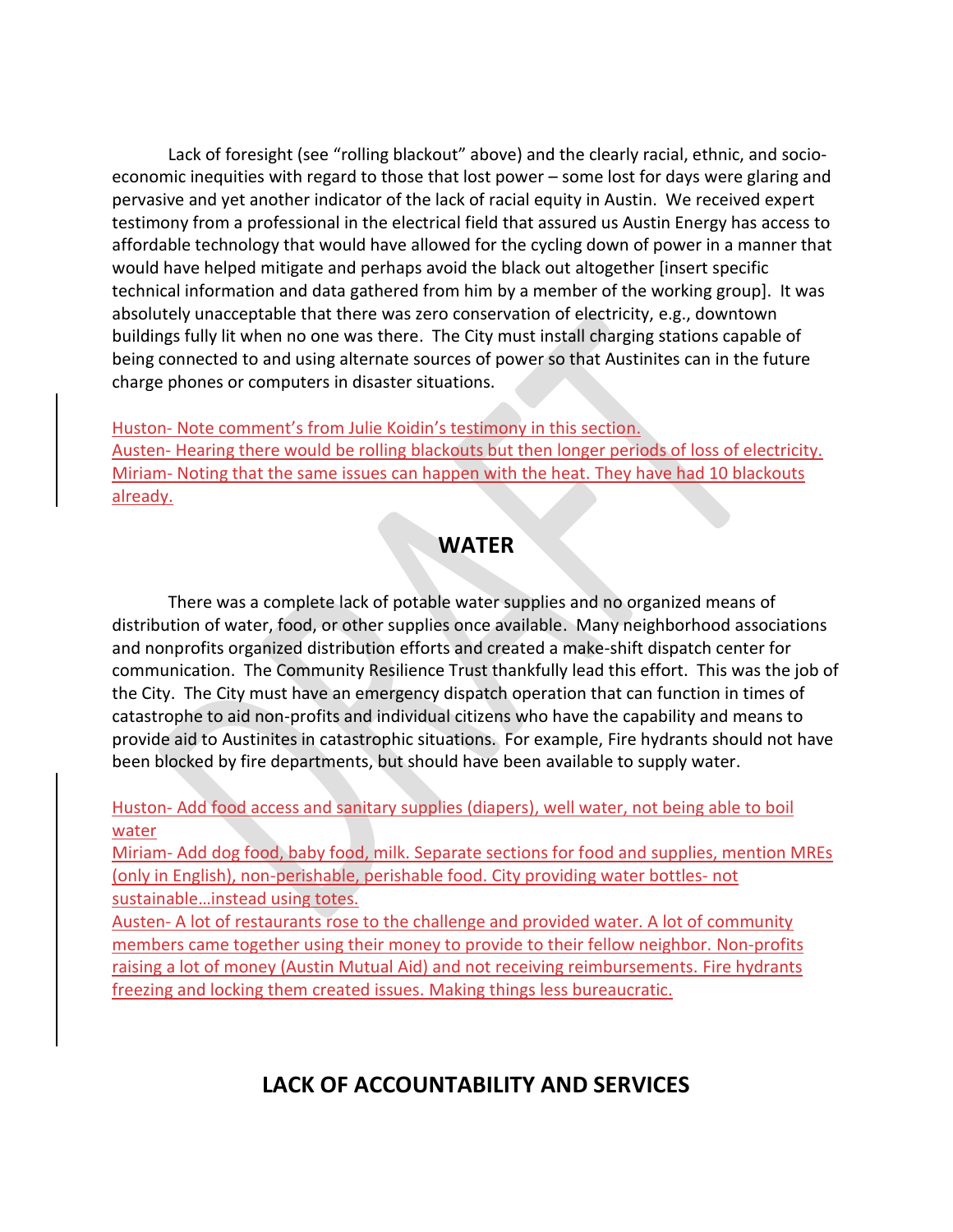Across City District we heard testimony indicating renters live in places with absentee property managers; no one available to deal with emergencies, and in addition a lack of supply (water/dry foods) stockpiles within complexes that caused residents to rely solely on their existing stockpiles or neighbors, who were in just as desperate of a situation with respect to such supplies.

Calls to 311 were not answered and no points of contact for emergencies – all lines were busy for hours and/or shut down. In one instance we received testimony from residents of the same Austin apartment complex who reported that the Austin Fire Department came to put out a fire; then left without helping stranded occupants or even providing them with basic information as to how they could try to access other emergency services (food, water, shelter, etc.).

Shelters were not available for people with no heat in their homes Homeless people. I personally participated in calls to emergency services pleading with them to send help to over 68 individuals living under overpasses that asked for help to get to shelter so they would not freeze to death overnight. Animal shelters closed, and animals left unattended perished. The City needs to define emergency or catastrophe services, and also have a plan for what will happen when those services don't work. When the people who can't operate the services, who is in charge? How often are drills and training happening that are preparing those who need to execute to execute plans that are in place?

Miriam- List all city departments that need to be held accountable and those that failed. Need to hold the businesses (H2O partners, Travis County disaster response)…refer to CRT report. Mention VOAD, volunteer organization partners working on disaster responses.

Austen- Mention that the TF heard from employees of the City and there were issues (county, city, state, federal and how each play a role, take action together and communicate)

## **INFRASTRUCTURE BREAK DOWN AND FAILURES**

The lack of equipment to clear roads, or the lack of skill of emergency services personnel to use the equipment in inclement weather, was unacceptable. People could not drive to places with power, but citizens rationally expected trained emergency services to be able to do so. Emergency services training and procedure to be able to operate continually and act in emergency weather situations must be present. It is completely lacking at this time.

Franks- Many people with disabilities relay on public transit (cap metro, uber, etc.) Significant impacts to persons with disabilities. No transportation options so no access to groceries, medical supplies, etc.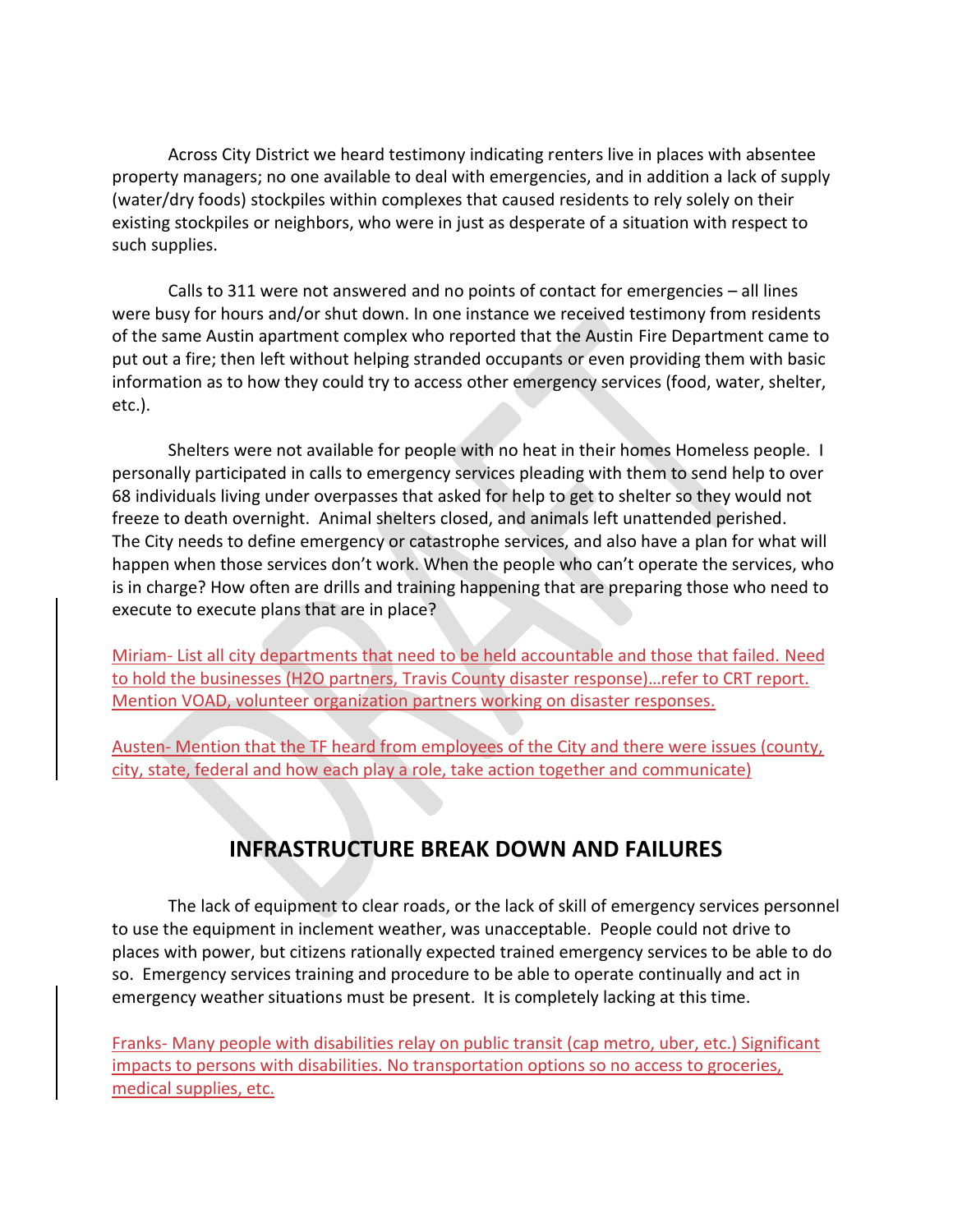Miriam- TXDot said we don't have snow equipment in central Texas…need to improve that area. Generators, salt, 4-wheel drive, tools to place chain on tires.

Garay- Not just snow equipment but broadening to other equipment.

Austen- The extent of the damage was so extensive (clear roads, down power lines, trees) that the City resources were exhausted.

### **PRICE GOUGING**

Hotels were full and were charging \$1000/night. This is unacceptable and the City's Legal Department and Civil Rights Office must review validated reports of such conduct and punish withing the full extent of criminal and civil law.

Austen- Cite some specific testimony and reports. Individuals being turned away or charged unreasonable amounts. Supplies at some shelters but not at other shelters, where they were needed.

Huston- Include testimony heard from hotel rep. Austin Mutual Aid contacted folks in tents and several didn't want to leave belongings or animals/pets.

Miriam- Instead of Price Gouging, do a "Hotel" section instead, could cover pricing and treatment from hotels. "Access to Shelter" section and can include warmer centers in that section. Warming centers had restrictive hours and not available for overnight stays, started downtown which is not ideal. Transportation to warming shelters is needed. Also Survive to Thrive that worked and volunteered helping folks.

# **ROLE OF NON-PROFITS AND NEIGHBORHOOD GROUPS**

Many nonprofit organizations stepped up quickly, organizing groups to deliver and distribute bottled water, food, and sanitary supplies in different parts of the city. Breweries produced bottled water quickly. We need an organized dispatch center equipped to operate in emergency situations, and with the ability to coordinate with organizations such as the American Red Cross and other organizations that helped or coordinated a response on the ground during and after the storm.

Austen- If TF Members have detailed notes from testimony provided, lets incorporate in this area. The pandemic really exacerbated response and life-threatening decisions. Non-profits exhausted from providing resources because of pandemic (cash strapped, resources, etc.)